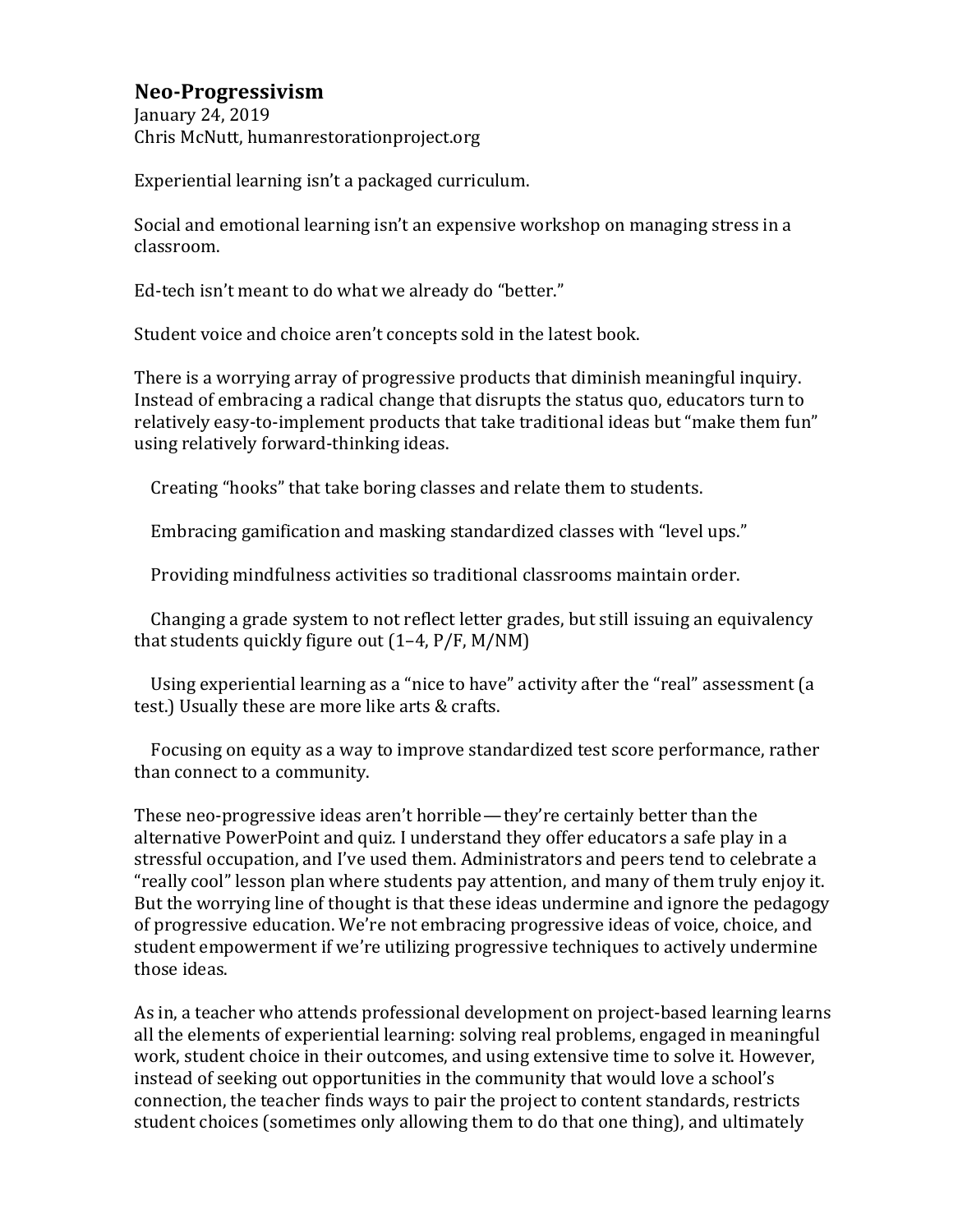makes something that no one, outside of the student, teacher, and maybe their family, sees or cares about. For some students, this may be the best class they've ever taken but we must push more. After all, students may not realize that school could be done differently.

Again, I've made the same mistakes. It's incredibly difficult to create a purposeful PBL experience — or practice progressive education at all in a public setting. I've told kids to stay on task to complete my lessons. I've experimented with gamification to get kids to " do the content." I've gotten angry at students for not listening to me. I did all of this without asking my students why they felt this way, or really catering to their interests. And the marketing, rollout, and administrative interest in experiential learning is likely ill-suited to the possibilities it provides. Dewey would turn over in his grave to find teachers brandishing his philosophy to do week-long "projects" to display their knowledge of a specific content standard.

Also worrisome are stakeholders making to "transform" learning through ed. tech. As Mark Barnett wrote recently,

"[Seymour] Papert knew that real transformative learning required new models of teaching, where students had more control of learning, where failure was seen as a tool and where students needed to think critically about information instead of being told what to think."

There's nothing wrong with wanting to be better. It's our strive as educators to be curious learners, just as we want our students to be. These curriculum packages mislead us to thinking that we're transgressing our practice, but really we're doing traditional better.

For example, we care about social and emotional well-being. A school may purchase a web-based, video lesson guide on promoting mindfulness. At its core, it's a decent idea, but no one questions if their practice—the classroom or institution—is the cause of these problems. In addition, is offering every student SEL web courses actually helping them, or does the connection need to be individualized for each learner? Are we attempting to solve problems with surface-level solutions?

Or we care about student choice. We receive professional development that paints choice as choosing between three outcomes for an assignment. It's better than nothing—but certainly student choice could be choosing to do the lesson at all? Perhaps we should invite students to staff meetings and hear their voice at the school level? Why must they learn this content? Who decides?

It's not a menu of ideas, it's a pedagogy. If we put students at the center, they should be at the center. We must embrace the radical idea that a child is a human being who has consent in learning. This involves dramatically changing our classroom approach. It's not what activities we do, or what buzzword is being embraced, but how we value the learner and their background. Direct instruction, online programs, and gamified options can still exist—if that's what students choose and desire to have. For some students, that will be the case, for others, not. That's fine, and we must meet their needs.